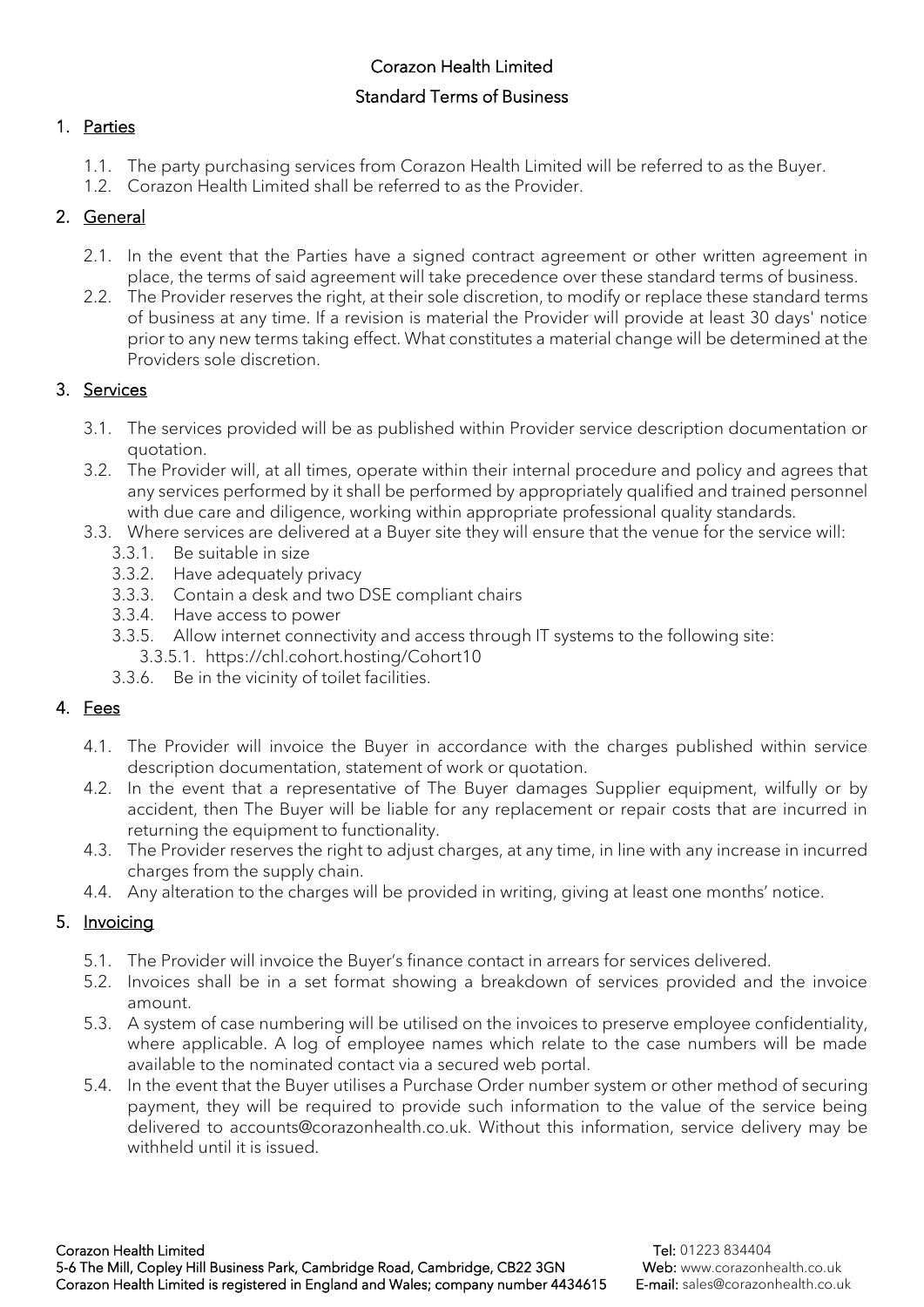# 6. Cancellation

- 6.1. In the event that any pre-booked service is: Rescheduled; Cancelled; or Not Attended (to include failure to answer a booked telephone/video call at the assigned time) a charge will be incurred relevant to the notice given to the Provider:
	- 6.1.1. Within two working days of the scheduled service, 100 per cent of the service charge will be incurred;
	- 6.1.2. Between two and seven working days of the scheduled service, 50 per cent of the service charge will be incurred.
- 6.2. The Provider reserves the right to charge 100 per cent of any external (third Party) services not attended or if rescheduled or cancelled within ten working days.
- 6.3. For clarification purposes;
	- 6.3.1. Any service will be deemed as booked once it has been confirmed by e-mail notification, text message, letter or any mixture of these confirmation methods.
	- 6.3.2. Nonattendance of an appointment will be recorded should the attendee fail to arrive (physical appointments) or answer (telephone / video appointments) in time for the service to be delivered at the confirmed start time. For the avoidance of doubt any delay in commencement of the appointment in excess of 10 minutes will be considered nonattendance.
	- 6.3.3. Should a service be booked to occur within two working days of the date at which it was booked, the full charge will be incurred should the service be rescheduled, cancelled or not attended.

## 7. Payment

- 7.1. Payment of Provider invoices by the Buyer shall be strictly within thirty days from date of invoice and VAT, where applicable, is charged at the prevailing rate.
- 7.2. All amounts invoiced will be in pounds sterling (GBP) and are subject to VAT, where applicable, at the prevailing rate.
- 7.3. If any invoice is disputed, the Buyer shall make payment as aforesaid of any undisputed portion and the Parties shall use reasonable endeavours to resolve the dispute as a matter of urgency.
- 7.4. Pursuant to The Late Payment of Commercial Debts (Interest) Act 1998 and subsequent amendments, if payment is not received within sixty days the Provider reserves the right to charge interest at the rate of 5% above base rate as set by The Bank of England.

## 8. Occupational Health Records

- 8.1. Any Occupational Health Records shall be held by the Provider in a secure and confidential manner in accordance with their medical records policy, current and relevant guidance and Data Protection Legislation, as well as the Faculty of Occupational Medicine of the Royal College of Physicians' and the Nursing and Midwifery Council's guidelines on the storage of clinical records.
- 8.2. The Provider will be the sole custodian of the occupational health records held or generated during service provision to the Buyer.

## 9. Confidentiality

9.1. The Provider, its employees and agents will, at all times, keep confidential and secret and will not disclose to any person (other than a person so authorised by the Provider on a need to know basis), any information, materials or documents acquired in connection with the Services which concern the identity, medical condition, treatment received or other personal data (within the meaning of the Data Protection Act 2018) of any employee.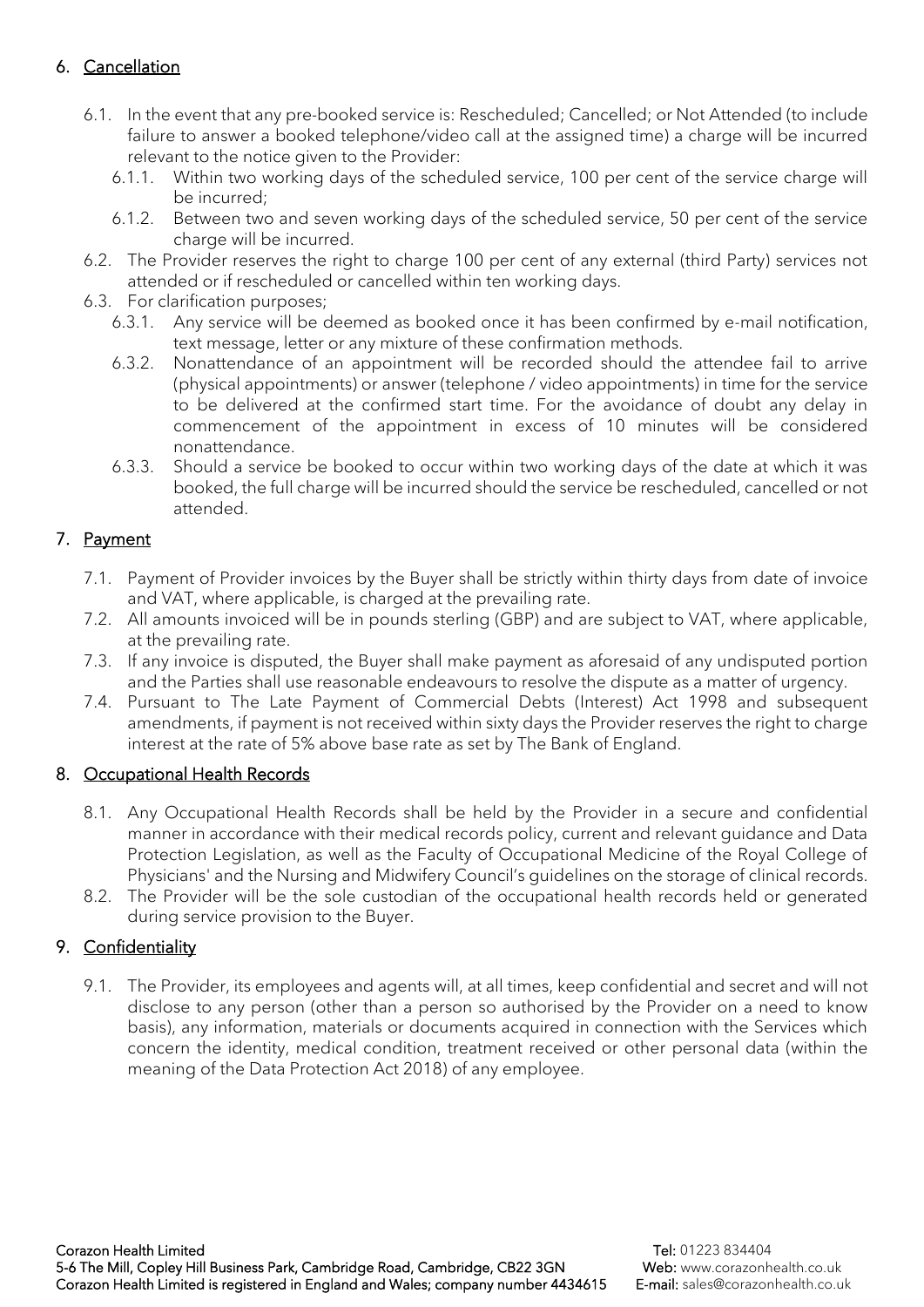### 10. Data Protection

- 10.1. Data handling shall be governed by The Provider's Privacy Notice.
	- 10.1.1. <https://www.corazonhealth.co.uk/terms>
- 10.2. All Provider staff and subcontractors are subject to data training and where appropriate background checks.
- 10.3. Data storage and processing shall be conducted through Cohort, a secure industry specific webbased platform, that holds relevant data security accreditation and details are available on request.
- 10.4. An data subjects written consent is required by Applicable Law before access to medical information can be provided to others. Confidentiality is not an absolute duty; therefore, the Provider can disclose personal information under certain circumstances, including:
	- 10.4.1. By law;
	- 10.4.2. With the data subjects consent;
	- 10.4.3. If it is justified in the public interest, including for the protection of the data subject him/herself and other staff or the public they may come into contact with.

### 11. Health & Safety

- 11.1. The Buyer will be responsible for informing the Provider and its staff of any specific Health & Safety protocol or procedures, including evacuation in the event of an emergency, that must be adhered to in the event they attend a Buyer location.
- 11.2. The Buyer will ensure that all Provider staff are not left alone in the building they are situated in, to include any work conducted outside of standard hours.
- 11.3. The Provider will notify the Buyer, during service provision, of any situation that is reportable by them under the Reporting of Injuries, Diseases and Dangerous Occurrences Regulations (RIDDOR), any injury reported by an employee to the Provider, any health condition that the Supplier has concerns that could adversely affect the Buyers other employees and its production or its business.

#### 12. Insurances

- 12.1. The Provider will hold insurances in relation to its business activities as follows and ensure the policies provide sufficient cover for all services outlined in these terms and conditions.
	- 12.1.1. Medical Malpractice and Professional Indemnity insurance £5,000,000.00.
	- 12.1.2. Public and Product liability insurance £5,000,000.00.
	- 12.1.3. Employer's Liability insurance £10,000,000.00.

#### 13. Liability

- 13.1. Nothing in this Agreement shall limit or exclude the liability or remedy of either Party: 13.1.1. For death or personal injury caused by its negligence, or that of its employees, agents or subcontractors;
	- 13.1.1. For fraud or fraudulent misrepresentation;
	- 13.1.2. For breach of any obligation as to title implied by section 12 of the Sale of Goods Act 1979 or section 2 of the Supply of Goods and Services Act 1982;
	- 13.1.3. Under any indemnity in this Agreement; or
	- 13.1.4. For any act, omission or matter, liability for which may not be excluded or limited under Applicable Law.
- 13.2. Subject to Clause 13.1, neither Party will be liable to the other for any indirect, special, consequential loss or loss of profits.
- 13.3. Subject to Clause 13.1, each Party's total aggregate liability arising under or in connection with this Agreement, whether arising in contract, tort (including negligence) or restitution, or for breach of statutory duty or misrepresentation, or otherwise howsoever, shall in all circumstances be limited to 125% of the aggregate amount paid and/or payable to the Provider pursuant to this Agreement.